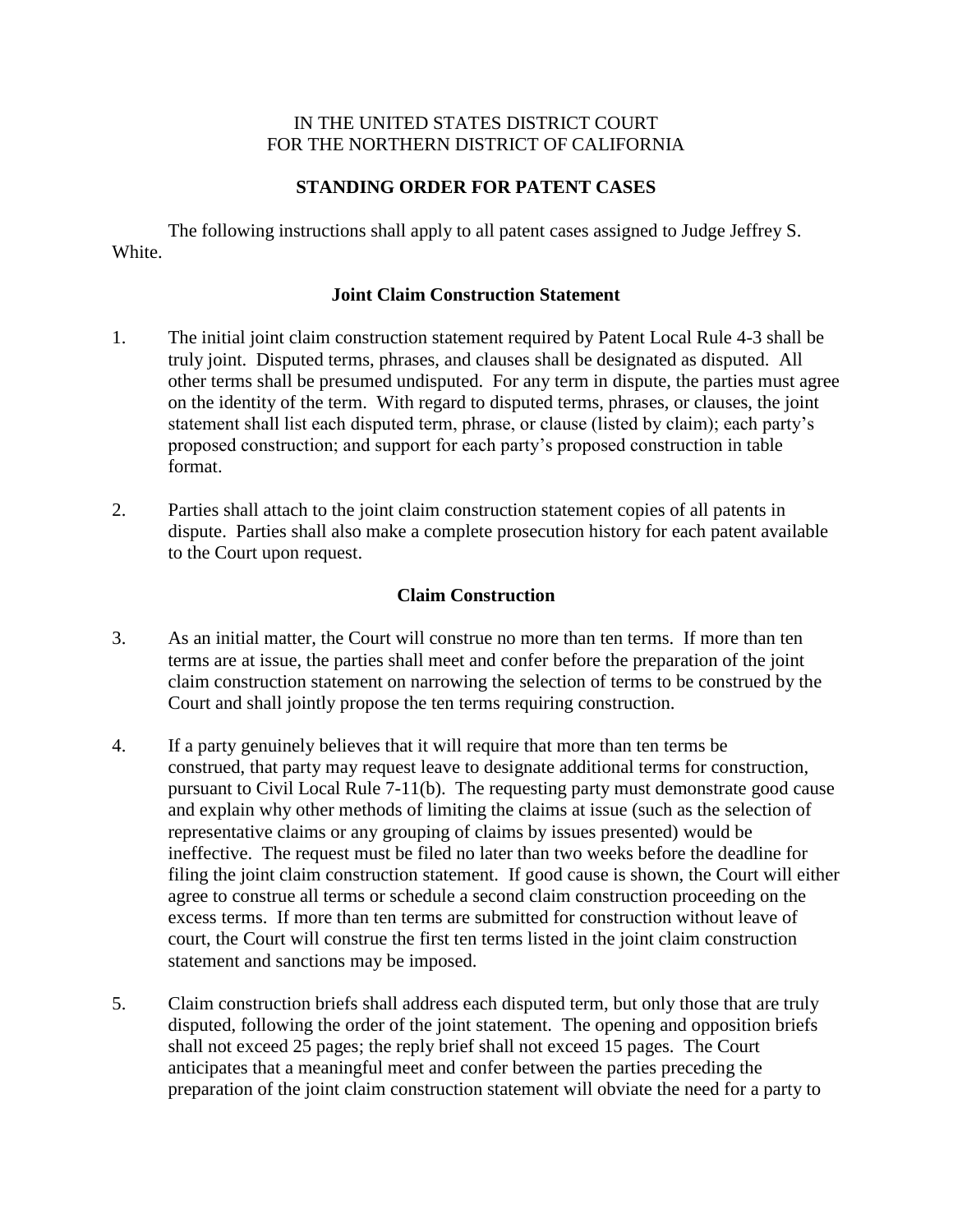propose in its briefs a claim construction that differs from that proposed in the statement. While the Court encourages the parties to negotiate mutually agreeable constructions, the Court discourages the parties from proposing new constructions for the first time in reply briefs or other filings that do not afford the opposing party an opportunity to respond. However, if it becomes necessary for a party to propose a construction that is different from the one found in the joint claim construction statement, that party must clearly set forth the new construction and explain the basis for the change. Additionally, that party shall revise the joint claim construction statement, so that the Court will have one document reflecting all current proposed constructions.

6. At the time of filing the reply briefs, the parties shall file an amended, final joint claim construction statement, including only the remaining disputed terms, phrases, and clauses.

### **Tutorial and Claim Construction Hearing**

- 7. The Court will schedule a tutorial to occur one week prior to the claim construction hearing. Tutorials will be scheduled for Thursdays at 10:00 a.m. Each side will be permitted 45-60 minutes to present a short summary and explanation of the technology at issue. The Court encourages counsel to meet and confer and, if possible, to present a joint tutorial. If the parties cannot agree on a joint presentation, then the patent holder makes the first presentation. Visual aids are encouraged. The Court prefers that someone other than counsel make the presentation. Counsel will be permitted to make opening remarks and then a brief summation following the presentation. No argument will be permitted. The proceeding is not recorded and parties may not rely on statements made at the tutorial in other aspects of the litigation.
- 8. The Court does not conduct prehearing conferences. The parties may address any prehearing issues at the tutorial.
- 9. The patent holder will act as the moving party for the purposes of claim construction. Opening briefs in support of claim construction must be filed at least six weeks before the date of the claim construction hearing, and the briefing schedule set forth at Patent Local Rule 4-5 will apply.
- 10. The Court will not ordinarily hear extrinsic evidence at the claim construction hearing. Should it become apparent that testimony will be necessary, counsel may submit a request within two weeks of the hearing to seek the Court's prior approval for such a request.
- 11. Demonstrative exhibits and visual aids are permissible at the hearing as long as they are based on information contained in the papers already filed. Counsel shall exchange copies of exhibits no later than forty-eight hours prior to the hearing.
- 12. Claim construction hearings will take place one week following tutorials. Claim construction hearings generally will be scheduled for no longer than two hours on